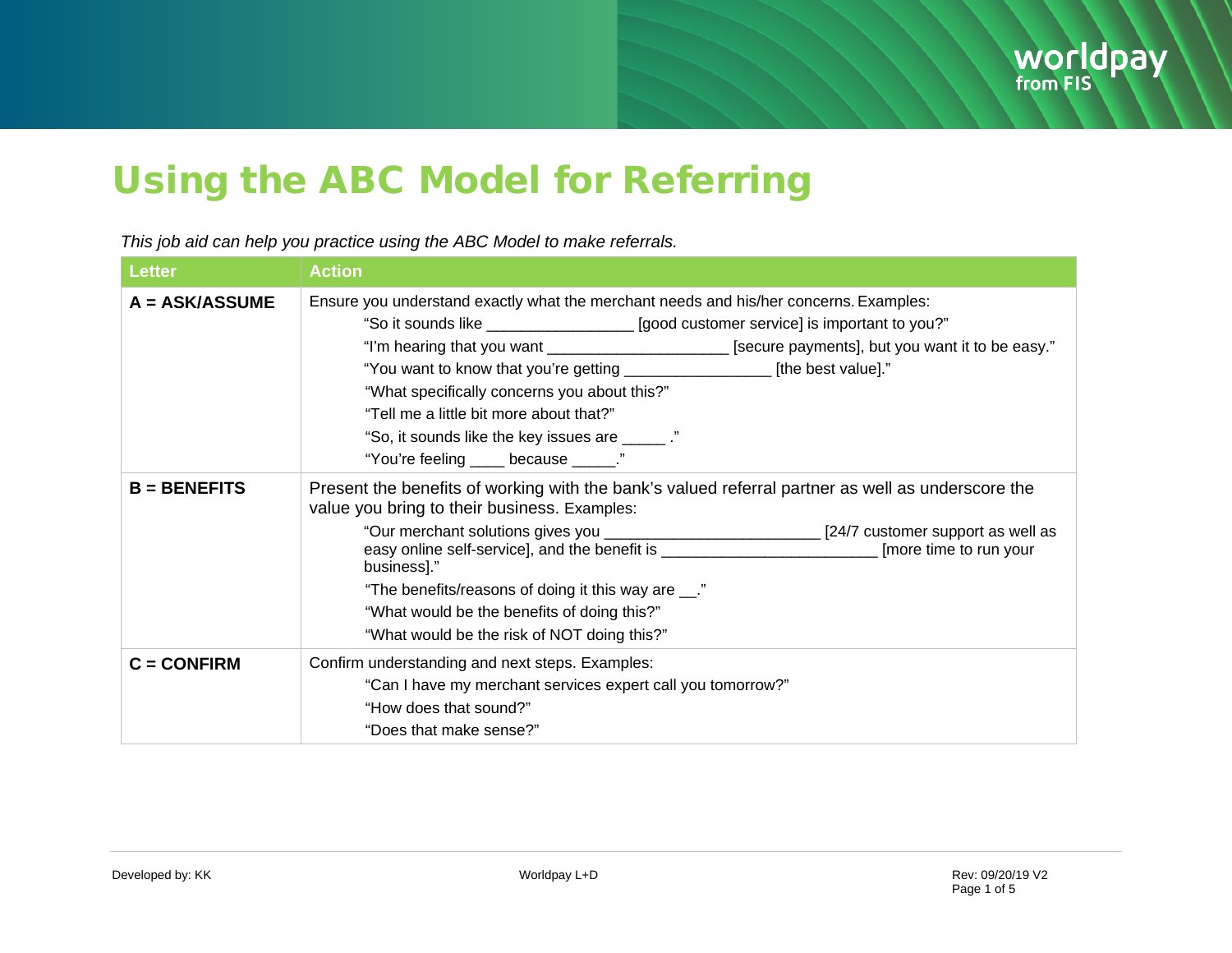| Cue                                                                                                                                           | <b>Conversation Starter</b>                                                                                                    | <b>ABC Model</b>                                                                                                                                                                                                                                                                                                                                                                                                                                                                       |
|-----------------------------------------------------------------------------------------------------------------------------------------------|--------------------------------------------------------------------------------------------------------------------------------|----------------------------------------------------------------------------------------------------------------------------------------------------------------------------------------------------------------------------------------------------------------------------------------------------------------------------------------------------------------------------------------------------------------------------------------------------------------------------------------|
| You notice that a business<br>customer is using a<br>different processor<br>(deposits coming into the<br>account or customer<br>mentions it). | "As I'm looking at your account, I see<br>you're processing payments with<br>Acme Processing. How is that<br>working for you?" | $A = ASK/ASSUME:$ "You may not know that we offer payment<br>processing through our partner, Worldpay. We can provide our<br>business customers with a fresh look at their current set up."<br><b>B = BENEFITS:</b> "It can be really beneficial to see whether we can<br>offer you even better value. Plus, you'll have peace of mind knowing<br>your technology is up to date and you and your payments are<br>secure."<br>C = CONFIRM NEXT STEPS: "Let me give your name and number |
|                                                                                                                                               |                                                                                                                                | to Sue Smith, our payment processing expert, and she can set up a<br>quick review with you. How does that sound?"                                                                                                                                                                                                                                                                                                                                                                      |
| A customer mentions that<br>he or she is starting a new<br>business.                                                                          | "That sounds interesting! What are<br>your plans for accepting payment<br>cards?"                                              | A = ASK/ASSUME: "As you get your business set up to take credit<br>cards, you'll want to be sure you have the best solution for your<br>unique needs."                                                                                                                                                                                                                                                                                                                                 |
|                                                                                                                                               |                                                                                                                                | <b>B</b> = <b>BENEFITS:</b> "Our payment expert from Worldpay has helped<br>many of our customers get started easily and quickly so you can get<br>your business up and running faster.                                                                                                                                                                                                                                                                                                |
|                                                                                                                                               |                                                                                                                                | C = CONFIRM NEXT STEPS: "Based on our conversation, I'd like to<br>introduce you to Sue Smith. She can take a few minutes to<br>understand your business needs and provide you with the right<br>solution to accept payments."                                                                                                                                                                                                                                                         |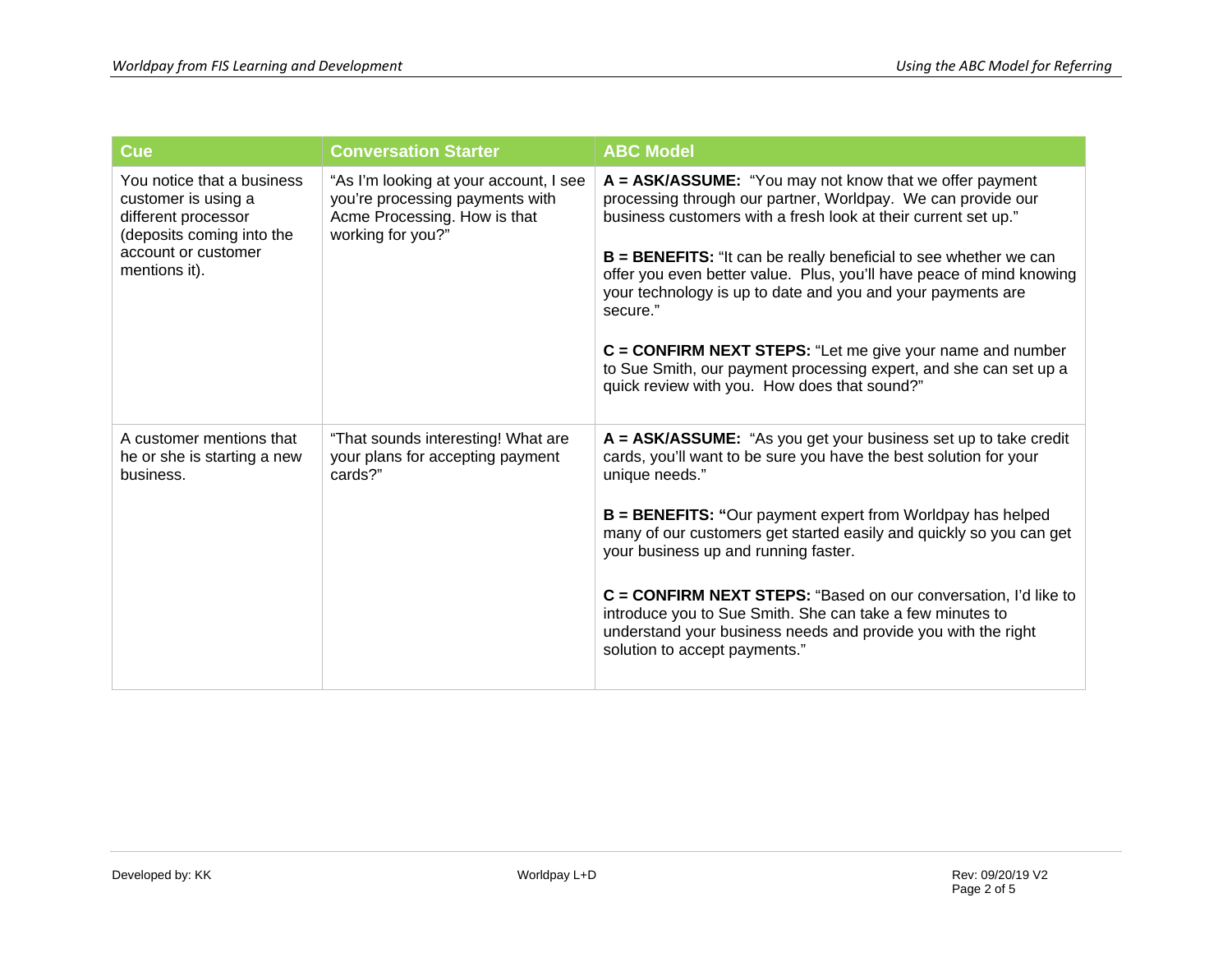| Cue                                                                                                                                        | <b>Conversation Starter</b>                                                                                                    | <b>ABC Model</b>                                                                                                                                                                                                                                                                                                                                                                                                                                                                                                                                                                                                                                                 |
|--------------------------------------------------------------------------------------------------------------------------------------------|--------------------------------------------------------------------------------------------------------------------------------|------------------------------------------------------------------------------------------------------------------------------------------------------------------------------------------------------------------------------------------------------------------------------------------------------------------------------------------------------------------------------------------------------------------------------------------------------------------------------------------------------------------------------------------------------------------------------------------------------------------------------------------------------------------|
| You notice that a business<br>customer is using a different<br>processor (deposits coming<br>into the account or customer<br>mentions it). | "As I'm looking at your account, I see<br>you're processing payments with<br>Acme Processing. How is that<br>working for you?" | A = ASK/ASSUME: "You may not know that we offer payment<br>processing through our partner, Worldpay. We can provide our<br>business customers with a fresh look at their current set up."<br>$B = BENEFITS:$ "It can be really beneficial to see whether we can<br>offer you even better value. Plus, you'll have peace of mind knowing<br>your technology is up to date and you and your payments are<br>secure."<br>$C = \text{CONFIRM NEXT STEPS: }$ "Let me give your name and number<br>to Sue Smith, our payment processing expert, and she can set up a<br>quick review with you. How does that sound?"                                                   |
| A business customer regularly<br>deposits a large number of<br>checks or cash.                                                             | "Taking checks must require a lot of<br>record-keeping. How are you<br>managing that?                                          | A = ASK/ASSUME: "Accepting credit cards could make it easier for<br>you to run your business without having to make so many check and<br>cash deposits, plus it offers your customers more choices for<br>paying."<br><b>B = BENEFITS:</b> "Many of our business customers have found that<br>by offering credit cards, their customers actually spend more, so the<br>increase in business more than pays for the convenience and peace<br>of mind to you AND them for offering this service."<br>C = CONFIRM NEXT STEPS: "Let me introduce you to our trusted<br>partner, Sue Smith, so you can make sure you are in the best<br>situation for your business." |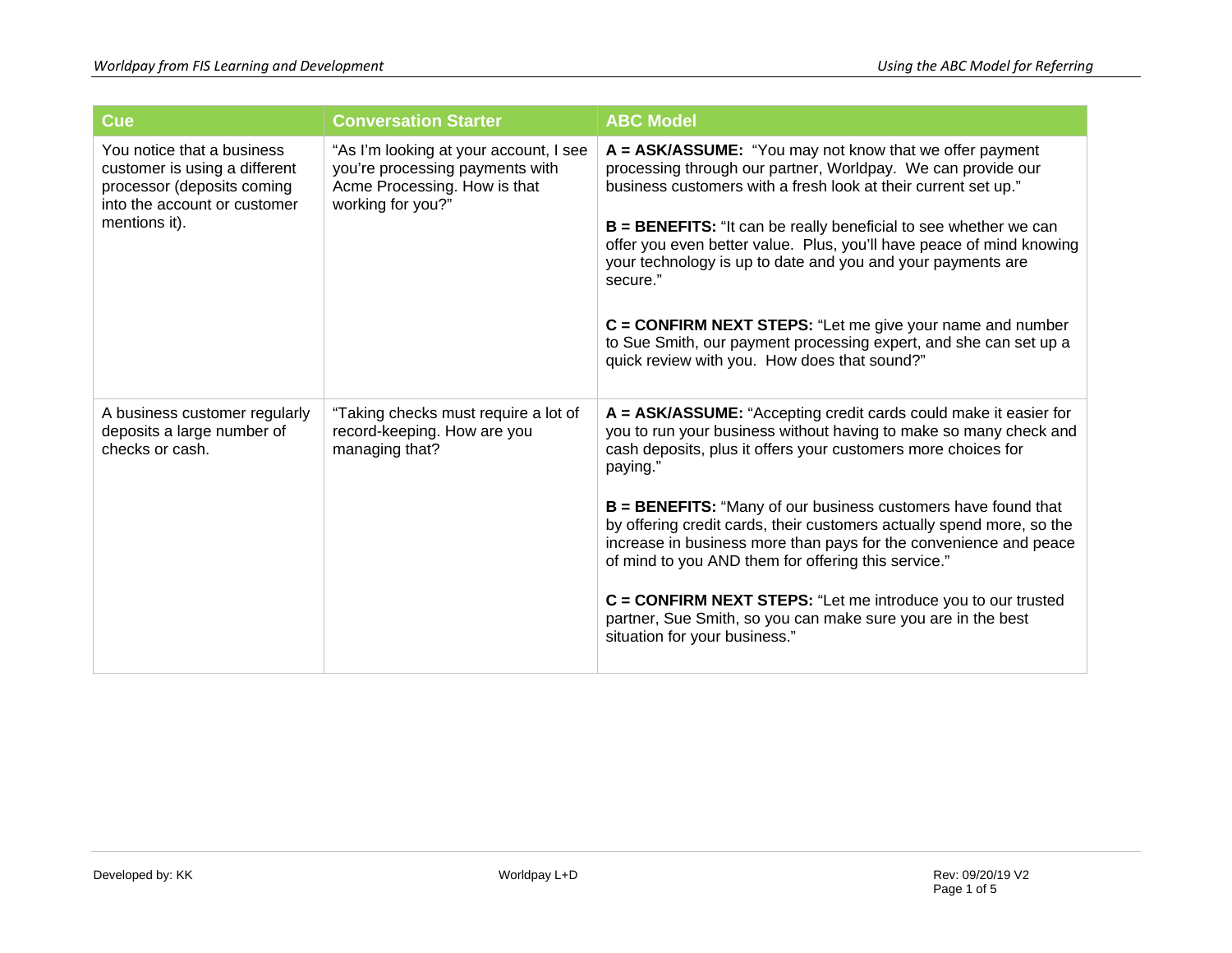| <b>Cue</b>                                                                                             | <b>Conversation Starter</b>                                    | <b>ABC Model</b>                                                                                                                                                                                                                                                                                                                            |
|--------------------------------------------------------------------------------------------------------|----------------------------------------------------------------|---------------------------------------------------------------------------------------------------------------------------------------------------------------------------------------------------------------------------------------------------------------------------------------------------------------------------------------------|
| A customer comes in to<br>change ownership on a<br>business account or open a<br>new business account. | "How will you handle payment<br>processing for your business?" | $A = ASK/ASSUME: "You may not be aware that we partner with$<br>Worldpay for our customers' payment processing needs, and they've<br>helped thousands of businesses like yours with smarter, faster and<br>easier payment processing."                                                                                                      |
|                                                                                                        |                                                                | $B = BENERITS:$ "Worldpay can take the time to understand your<br>specific business needs, then they make it fast and easy to get<br>started."                                                                                                                                                                                              |
|                                                                                                        |                                                                | $C = \text{CONFIRM NEXT STEPS: "I'd love to introduce you to Sue}$<br>Smith, our Merchant Services partner. She'll provide you with a<br>review of your current processing environment and can address any<br>concerns you have about payment security, as well as look for<br>opportunities to improve your cash flow and get more value." |
| Customer mentions that<br>they're accepting credit cards.                                              | "How have the EMV chip cards<br>affected your business?"       | $A = ASK/ASSUME: "I'm sure you know that the payments$<br>landscape has undergone a huge number of changes recently.<br>Protecting your business from card fraud is important."                                                                                                                                                             |
|                                                                                                        |                                                                | <b>B = BENEFITS:</b> "Every business needs a payment partner who can<br>educate them and help them stay ahead of the technology and<br>trends in payments. We offer our customers a security bundle that<br>makes it easy to have peace of mind knowing that your processing<br>is secure."                                                 |
|                                                                                                        |                                                                | C = CONFIRM NEXT STEPS: "Let me introduce you to our trusted<br>payments partner so you can make sure your business is secure."                                                                                                                                                                                                             |